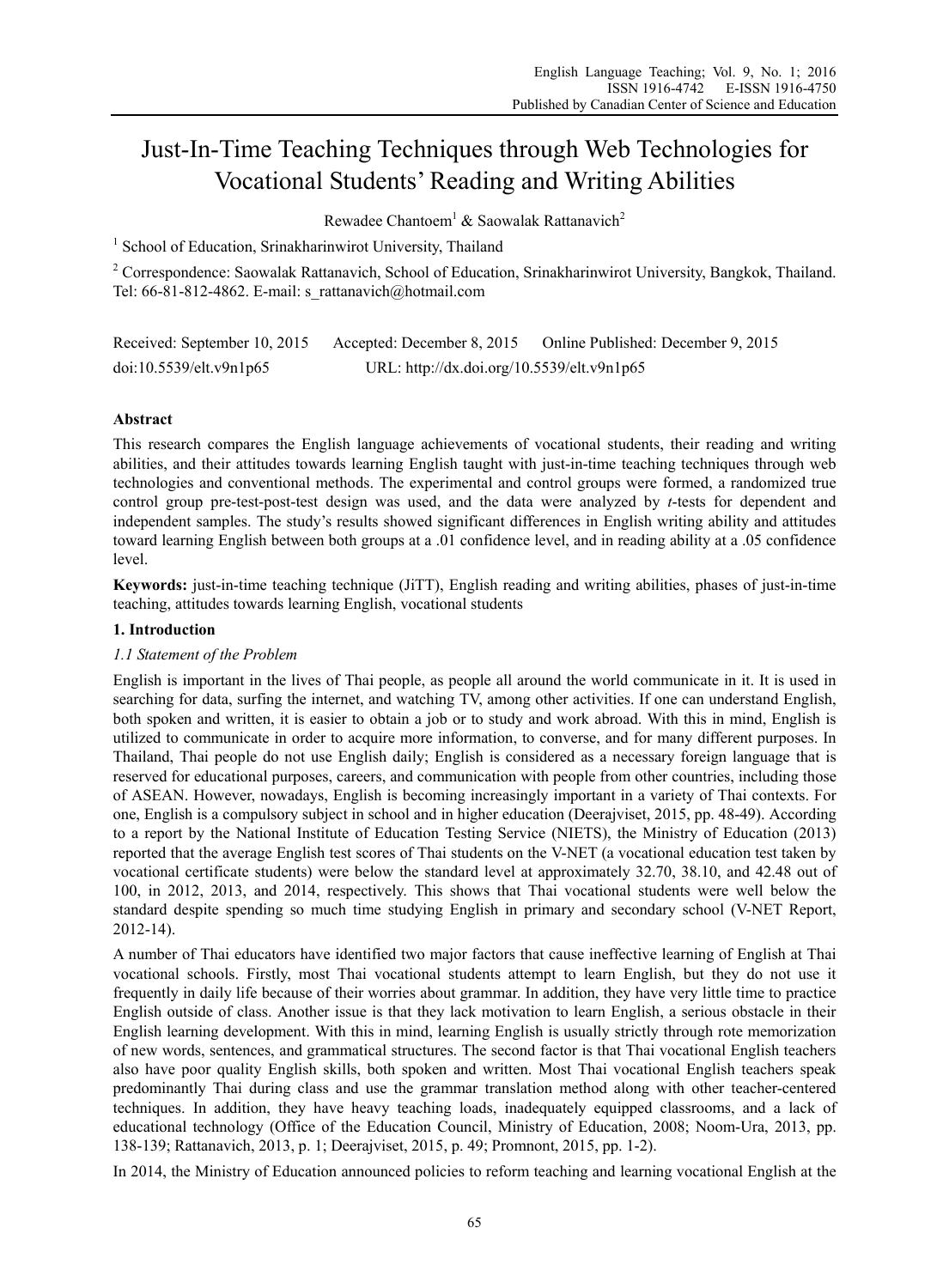vocational certificate education level, adopting the international standard of the common European framework of reference for languages (CEFR) and vocational English in ESL competencies as the main benchmarks for managing teaching and learning of the vocational English language. The reformation includes teaching vocational English two days per week for beginning vocational students, designing the conversation course with native speakers, establishing an English-only zone, English literacy day, and English contests. It also consists of using information computer technology (ICT) media for education as a tool to enhance the teaching and learning management skills as well as the knowledge of teachers (Ministry of Education, 2014).

Just-in-time teaching (JiTT) is a teaching and learning strategy comprised of two elements: classroom activities that promote active learning and World Wide Web resources that are employed to enhance the classroom component. Many industries make use of the just-in-time method; it combines high-speed communication with a rapid distribution system to improve efficiency and flexibility. The usage of JiTT is analogous in many ways.

Similarly, high-speed communication on the web is combined with the ability to rapidly adjust content; this makes classroom activities more efficient and more closely attuned to students' needs. The essential element is feedback between the web-based and classroom activities. The JiTT system has been built around Web-based preparatory assignments that are due a few hours before class. The students complete these assignments individually, at their own pace, and submit then them electronically. In turn, the classroom lessons are adjusted and organized in response to their "just-in-time" submissions. Thus, a feedback loop between the classroom and the web is established. Each lecture is preceded and informed by an assignment on the web. This cyclical activity occurs several times each week to encourage students to stay current and to do so by studying in several sessions that are short enough to avoid fatigue (Novak et al., 1999).

JiTT can be employed as an alternative teaching technique to improve vocational English performance, especially reading and writing. It is also an excellent use of technology in the classroom and enhances the learning of multiple skills. Students can become literate in media programs and technology applications. JiTT web technology is an effective means in the classroom and may provide students with more opportunities to be active learners. JiTT also emphasizes a positive attitude and helps students develop their own identities in beneficial ways because it promotes a learner's understanding of oneself with one's peers through peer activities and group work while allowing for opportunities for each student to learn as a unique individual. The students are trained in surfing the web to seek information needed as interactive skills, being attentive to other individual's unique interests, caring about others, and having a favorable attitude (Burton, 1997; Hamel et al., 2014; Higdon & Topaz, 2009; Novak et al., 1999).

## *1.2 Research Questions*

1.2.1 Are there significant differences in reading and writing between the experimental and control groups after being taught using JiTT through web technologies and conventional teaching techniques?

1.2.2 Are there significant differences in attitudes toward English learning between the experimental and control groups after being taught using JiTT through web technologies and conventional teaching techniques?

## *1.3 Objectives of the Study*

1.3.1 To compare vocational students' reading and writing abilities between the experimental and control groups after being taught using JiTT through web technologies and conventional teaching techniques.

1.3.2 To compare vocational students' attitudes toward English learning between the experimental and control groups after being taught using JiTT through web technologies and conventional teaching techniques.

## *1.4 Hypotheses of the Study*

1.4.1 The vocational students' reading and writing abilities, when taught using JiTT through web technologies, are higher than the vocational students taught with conventional teaching techniques.

1.4.2 The vocational students taught using JiTT through web technologies and conventional teaching techniques are different with respect to attitudes toward English learning.

## **2. Literature Review**

## *2.1 Relationship between Reading and Writing*

Reading involves the reader, the text, and the interaction between the reader and the text (Rumelhart, 1977, pp. 492-493). In a general sense, reading is what happens when people look at text and assign meaning to the written symbols comprising that text. The text and the reader are the two physical entities that are necessary for the reading process to take place. It is the interaction between the text and the reader that constitutes actual reading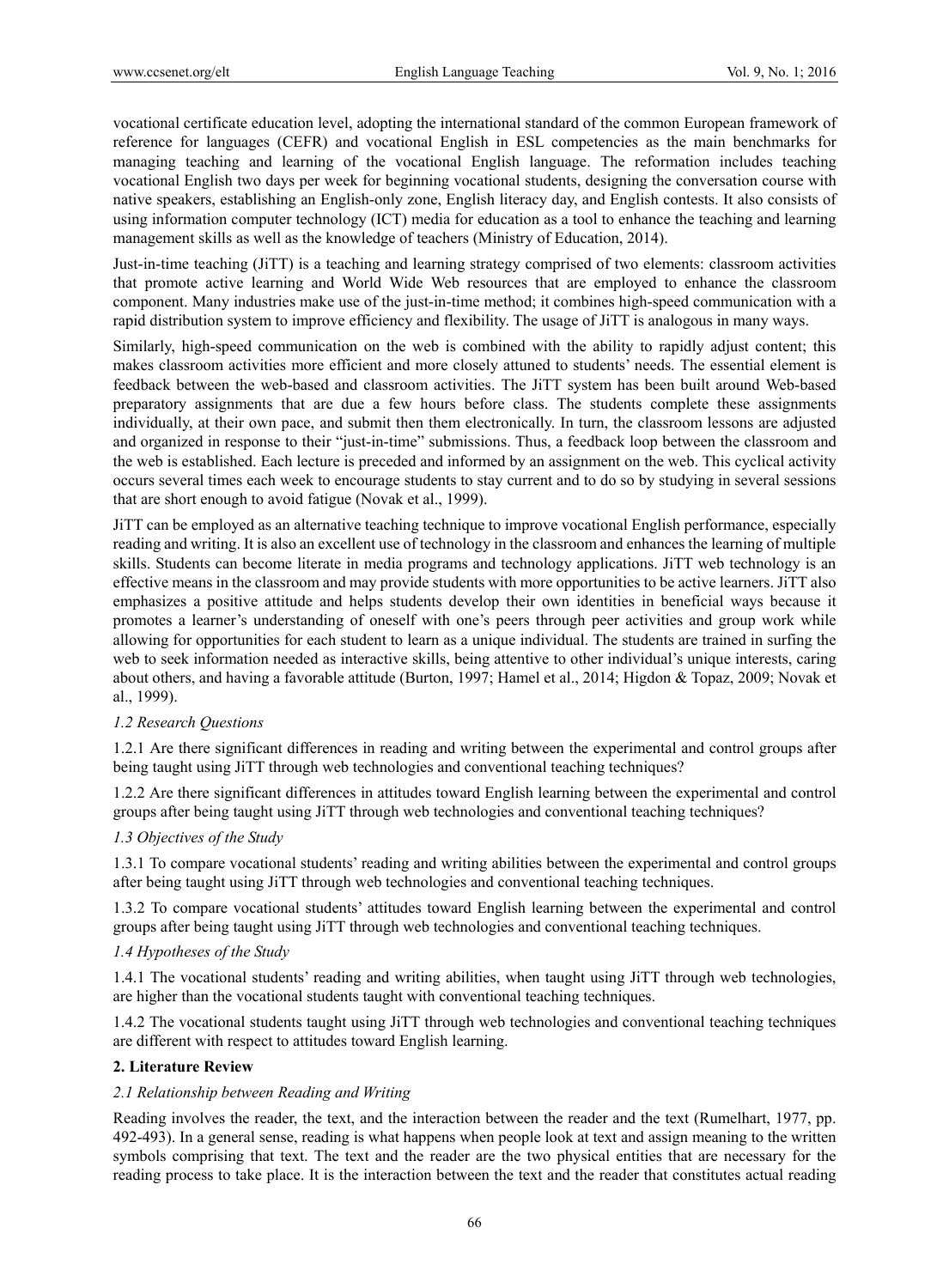and the meaning that the reader interprets from the text may not be exactly the same as the meaning the writer of the text wished to convey. Likewise, the meaning that one reader takes away from the text may be different from other readers reading the same text. These variations occur because of influences from family, community, and cultural environments, and because of individual differences in motivation, aptitude, and other personal characteristics. Readers use various resources to varying degrees when they read. Thus, reading comprehension differs from one reader to another (Aebersold & Field, 1997, pp. 492-493). Reading is an important part of the four language skills (listening, speaking reading and writing) that are necessary for learning English as a foreign or second language (Rattanavich, 1987; Aegpongpaow, 2008, p.256).

Writing is a critical language skill for communication as is explained in the Standards for Foreign Language Teaching in the Thai Basic Curriculum (Ministry of Education, 2008). Writing is interwoven with reading and should be taught as a process. During the process of writing, students can exercise their skills. Throughout, writing teachers help shape students' ideas and the meaning they would like to record until they are satisfied with the content and form of the message they want to express.

#### *2.2 Just-in-Time Teaching Technique through Web Technologies*

The JiTT is used for both reading and writing English skills. Teachers design their course to also provide experience in teamwork and opportunities to practice written and oral communication. The goal is to assist students' advancement and learn effectively rather than targeting the average. The JiTT strategy provides appropriate levels of support and feedback. JiTT through web technologies supplies remediation and encouragement to the weaker students along with enrichment for the stronger students.

JiTT promotes activity in students and increases learning by intentionally linking out-of-class and in-class activities. Initially, students answer a small set of web-based questions on upcoming course material outside of class and submit their responses online before class begins. Then, the teacher reviews the students' JiTT submissions and verifies their answers and ideas.

The JiTT through web technologies' questions require students to "do something" to get them prepared for the next class: read a textbook or article, complete a simulation or experiment, or watch a video, and often involve problem-solving, critical thinking, and analytical reasoning that encourage higher-order thinking skills (Novak et al., 1999). The questions refer to material or concepts that have not yet been covered in the course, necessitating students to search for information and apply concepts in other ways, except in a textbook.

Success with JiTT means developing effective JiTT through web technologies exercises in small clusters of questions that address key course learning outcomes, typical student misconceptions, conceptual bottlenecks, discipline-based critical/analytical thinking skills, or metacognitive skills (Novak et al., 1999). Thoughtful and intentional design of JiTT through web technologies exercises greatly boosts the learning potential of this teaching technique. In practice, JiTT through web technologies exercises can be a combination of multiple choice questions, cloze tests, and free writing, but are most effective when they require students to comprehend the assigned teaching material. To accomplish this, it is best if at least a number of the questions are open-ended. A key benefit of JiTT through web technologies is that it helps make students thinking visible, something that is more difficult to do with multiple choice questions (Novak et al., 1999).

## *2.3 Attitudes of Students towards Learning with Just-in-Time Teaching Techniques*

Attitudes have been considered a central concept of social psychology. In fact, early writers defined social psychology as the scientific study of attitudes (Schwarz & Bohner, 2001, pp. 1-2). Allport (1935, p. 180 cited in Schwarz & Bohner, 2001) described an attitude as "a mental and neural state of readiness, organized through experience, exerting a directive and dynamic influence upon the individual's response to all objects and situations which it is related". A decade later, Krech and Crutchfield (1948, p. 152 cited in Schwarz & Bohner, 2001) wrote an " attitude can be defined as an enduring organization of motivational, emotional, perceptual, and cognitive processes with respect to some aspect of the individual's world". Identifying students' learning styles helps educators understand how people perceive and process information differently. Attitudes of students towards learning with JiTT through web technologies are important in terms of reading and writing abilities in English. Attitudes towards a teaching technique, both with respect to the teacher and students, can strengthen the learning processes. In this study, students' attitudes towards learning English were evaluated. Various positive statements were made about JiTT being used to develop reading and writing abilities in English. The vocational students' attitudes towards this teaching technique, as well those of teachers, demonstrate that the use of JiTT techniques through web technologies was welcomed by both groups. Integrating JiTT techniques with web technology is critical as there is an apparent relationship between attitudes and the techniques.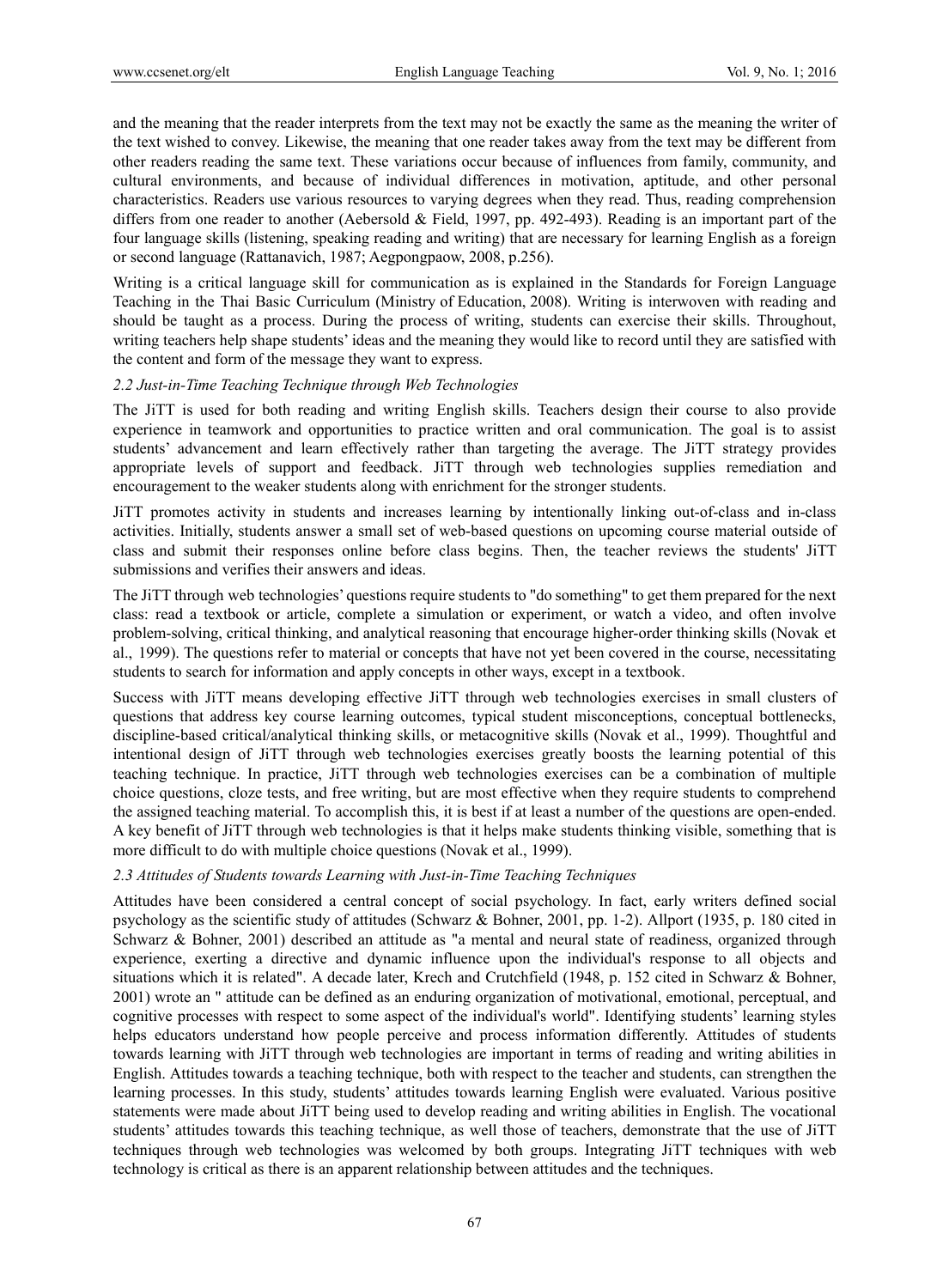## *2.4 Conceptual Framework of the Study*





## **3. Methodology**

## *3.1 Research Design*

A randomized true control group-pre-test-post-test design was utilized in the study. The experimental group was taught by using the JiTT through web technologies and the control group was taught through conventional teaching techniques, both over ten weeks with twenty teaching hours, including pre-test and post-test sessions.

## Table 1. Research design

| Group     | Pretest | Variables                 | Posttest |
|-----------|---------|---------------------------|----------|
| <b>RE</b> | —       | $\overline{\phantom{a}}$  | m<br>-   |
| <b>RC</b> |         | $\widetilde{\phantom{m}}$ | Ē        |

 $RE =$  Randomized experimental group.  $RC =$  Randomized control group.  $X =$  JiTT through web technologies.

 $\sim$  = Conventional teaching techniques. T<sub>1</sub> = Pre-test. T<sub>2</sub> = Post-test.

## *3.2 Population and Sample*

There were 40 participants in this study, all year 2 students at Santirat Vocational College, Bangkok, who were 15- and 16-years-old at the time the research was conducted. The samples of this study were from two classes with 20 students in each in the second semester of the 2014 academic year enrolled in the elective course, "Reading for Printed Media". They were selected using cluster random sampling, and the sampling unit was divided into two groups. The experimental group was taught using JiTT through web technologies, whereas the control group was taught through conventional teaching techniques.

## *3.3 Research Instruments*

Two kinds of instruments, tests and questionnaires, were employed in the work presented here. The tests included one multiple choice and cloze test reading (with a reliability of 0.81, calculated by Pearson's correlation coefficient) and a writing test (with a reliability of 0.83, calculated by the Cronbach alpha coefficient), as well as a five-choice Likert scale questionnaire on attitudes towards English learning after experience with JiTT through web technologies (with a reliability of 0.99, calculated by the Cronbach alpha coefficient).

## *3.4 Treatment of the Study*

3.4.1 Phases of JiTT for the Experimental Group

- Assignment on the web: The Interactive Lecture
- 1) Phase 1: Warm up Exercise: Motivation

a) The teacher lets students in each group study the text and read the content of the story through an online discussion board and uses web-based tools to gather student responses to questions on reading assignments.

b) The teacher then asks the students questions.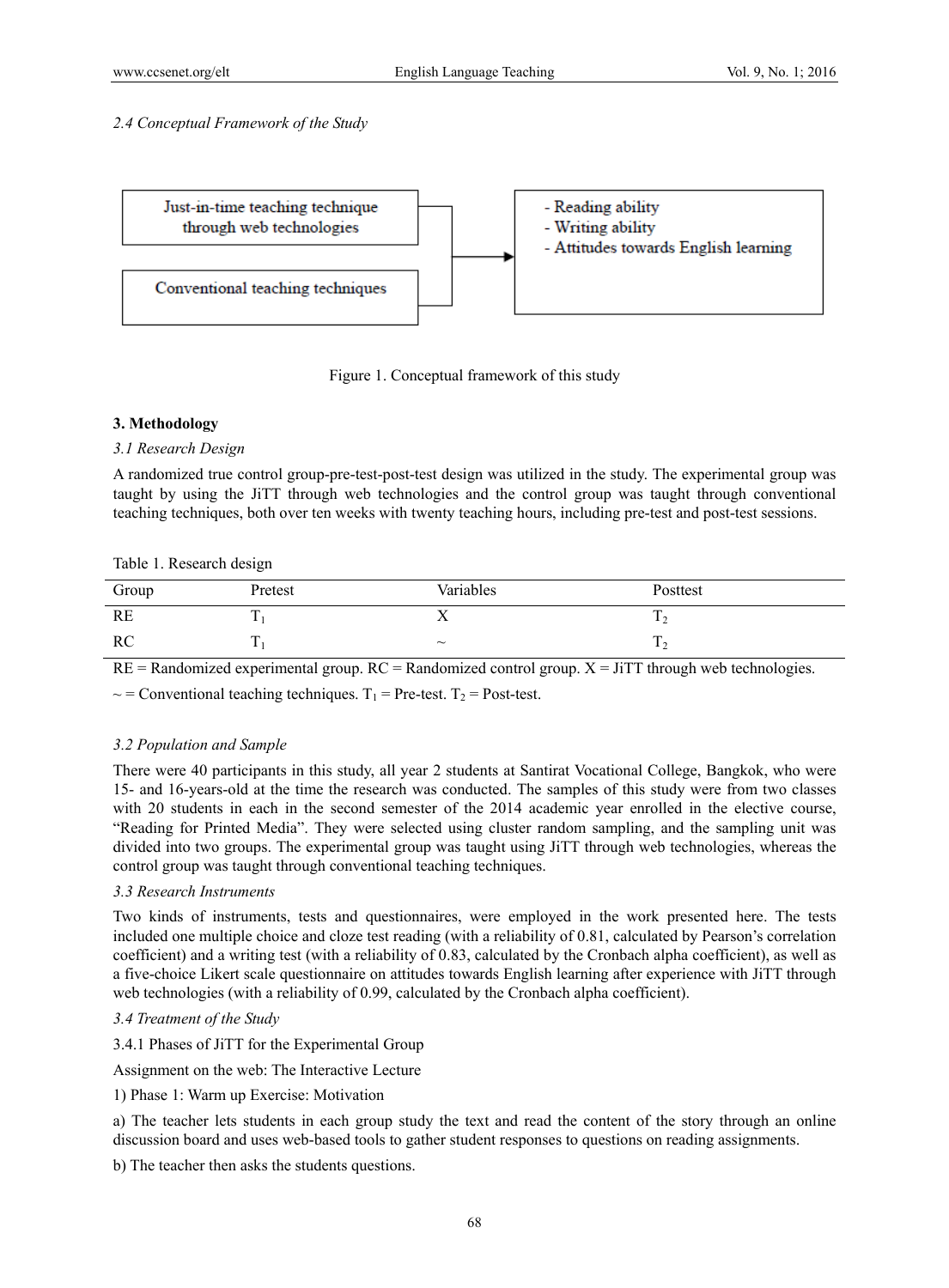2) Phase 2: Classroom Setting: Real-World Connection (The Collaborative Recitation: Lecture).

a) Students have categories to choose from the online discussion board. For example, students pick a type of restaurant and type of food and locate websites of restaurants with menus.

b) Students answer questions about types of food on the website.

c) The teacher then checks the students' answers by linking to helpful online tasks and subsequently joins in while each group discusses its answers.

d) The teacher gives the students feedback and advice for the next assignment on an interactive web page.

e) The teacher supplies an outline to help students understand how to read the menu.

f) The teacher allows the students fifteen minutes to identify different kinds of foods and drinks and to write a paragraph about their favorite choices.

3) Phase 3: Traditional Assignments: Critical thinking (Lab Preparation, Lab, and Homework)

a) The teacher lets the students make interactive design tools (e.g. a brochure about food preferences).

b) The students find the main idea of a paragraph and insert other ideas within that paragraph that support the words identified regarding eating habits.

c) The teacher uses the effective web technologies available.

4) Phase 4: Estimation

a) The students present their own stories about different cultures and about their various choices of foods and eating habits.

b) The teacher asks about the differences between Western-style breakfasts and Thai-style breakfasts.

5) Phase 5: Define Problems

a) The teacher provides the students with new vocabulary and the main ideas and lets them fill in the blanks with supporting information from the paragraphs.

b) Students state their ideas and respond with complete sentence structure in an online learning environment through presentation.

c) The teacher shows students how to outline main ideas and supporting details and makes a paragraph of the topic by using the information that they discussed in a group.

d) Students write a paragraph in an English composition style and search the web for interactive web-based language regarding the topic.

6) Phase 6: Teamwork

a) The teacher reviews the exercises by joining a discussion in each group and gives students feedback about the exercise.

b) After completing the discussion, the teacher allows each group to go on to the next step.

7) Phase 7: Communication

a) The teacher lets students survey the text organization.

b) The teacher asks the students to discuss in a group their eating out habits and where they used to go on an online practice page, through an electronic mailing list, and with online tasks.

c) The teacher assigns the students practice writing exercises and makes their "JiTT responses" classroom activities by reading passage in a worksheet and permits them to send online practice pages with Gmail completely and neatly.

d) The teacher checks the JiTT responses "Classroom Activities" reading passages by joining an online discussion area.

e) The students are able to answer by linking the online discussion with Gmail.

f) The teacher checks the answers.

8) Phase 8: Time management

a) The teacher explains a cultural page of text being read and the text to be written.

b) The teacher gives each group a story to practice and asks the students questions about the story.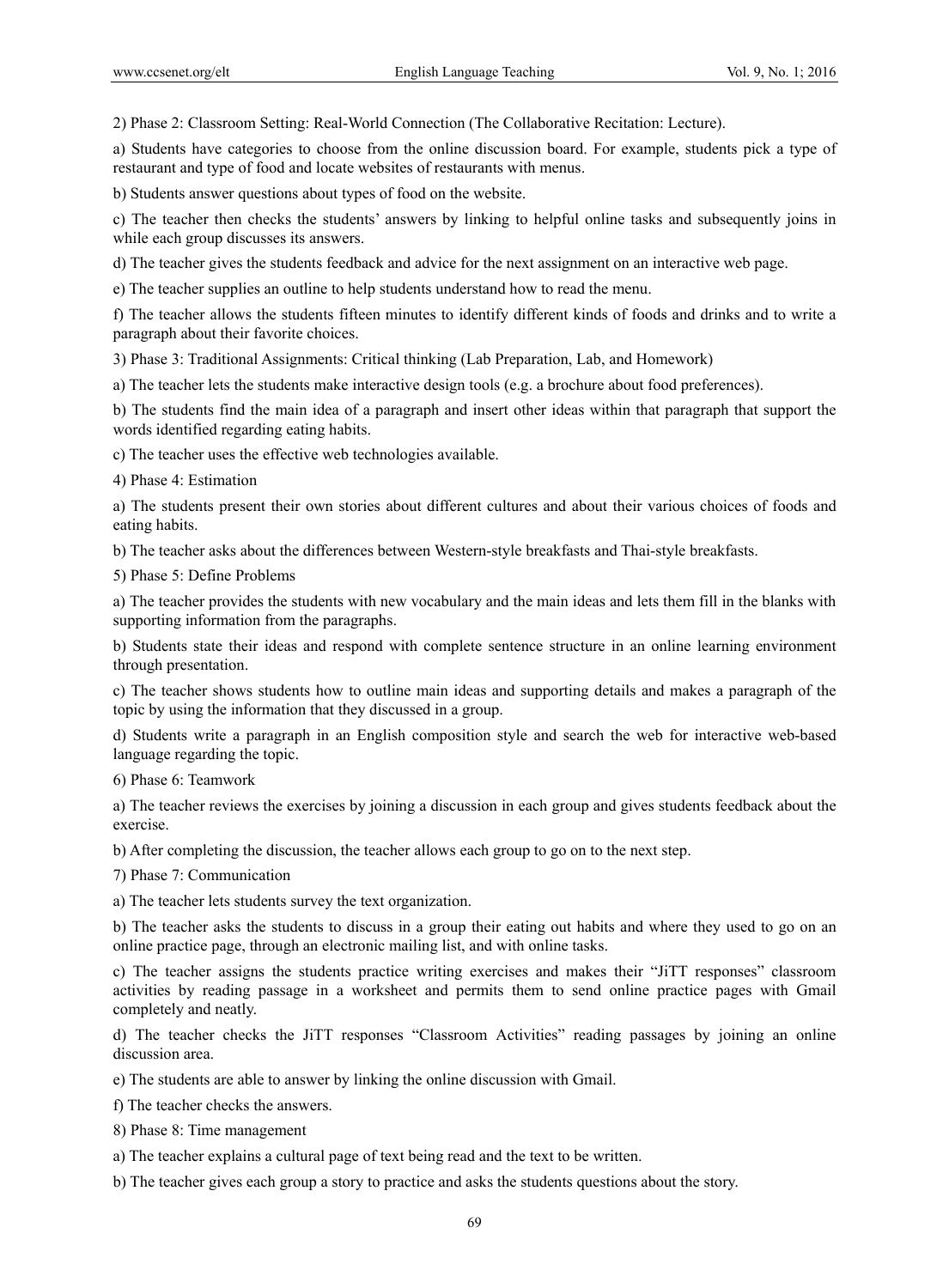c) Each group is allowed to search the web about people's eating habits and has to reference the URL. The students can provide their own suggestions and comments. Next, they write the conclusion and summarize their ideas.

9) Phase 9: Recitation: Dealing with New Vocabularies

a) Students discover new vocabulary in their learning activities (ex. searching the web).

b) Students are allowed to discuss the meaning of the vocabulary items and write them down into a book. The teacher supplies more information to students about their favorite menu lists. The students are then given the chance to share opinions.

c) The teacher verifies the students' writing plans by joining a discussion and provides advices to them.

d) The ready group goes to the next step.

10) Phase 10: Interactive Lecture

a) Students design their online tasks and apply technology to develop higher order skills and creativity.

b) Students integrate new conceptual and technological tools into their online tasks for creating a restaurant brochure.

c) The teacher checks the students' use of technology resources in terms of their work assignment.

3.4.2 Phases of the Conventional Teaching Techniques for the Control Group

1) Phase 1: Warm Up

a) The teacher permits students in each group to study the text and read content of the story by using menu lists to gather student responses to questions on reading assignments.

b) The teacher then asks the students questions.

2) Phase 2: Presentation

a) The teacher supplies the categories guide worksheet to all students. They let the students choose a type of restaurant and food and answer questions.

b) The teacher checks the answers by tasks and joining a discussion with each group, providing advice to students.

c) The ready interactive group goes to the next step.

d) The teacher checks the students' pronunciation and describes the meaning of vocabulary about food and drink from the menu.

e) The teacher gives feedback and advises next steps for the paragraph about eating habits.

f) The teacher provides the outlined reading material for the students on food and drink from the menu.

g) The students are given just 15 minutes to identify several different foods and drinks by writing a paragraph about eating habits.

3) Phase 3: Information

a) The teacher asks students about different cultures having breakfast in terms of western style and Thai style.

b) The students are allowed to present their own stories about their different choices in foods and eating habits.

c) The teacher lets students write a paragraph on the topic by using the information.

d) The students are permitted to discuss in groups.

e) The teacher verifies the exercises by joining discussions in each group and providing advice to students.

f) The teacher has the ready interactive group go to the next step.

4) Phase 4: Application

a) The teacher assigns the students work to practice writing and create their conceptual framework (the fun bit: Jacket Potatoes) completely and neatly.

b) The teacher checks the conceptual framework by joining classroom discussion with each group, and advises students.

c) The teacher verifies the answers.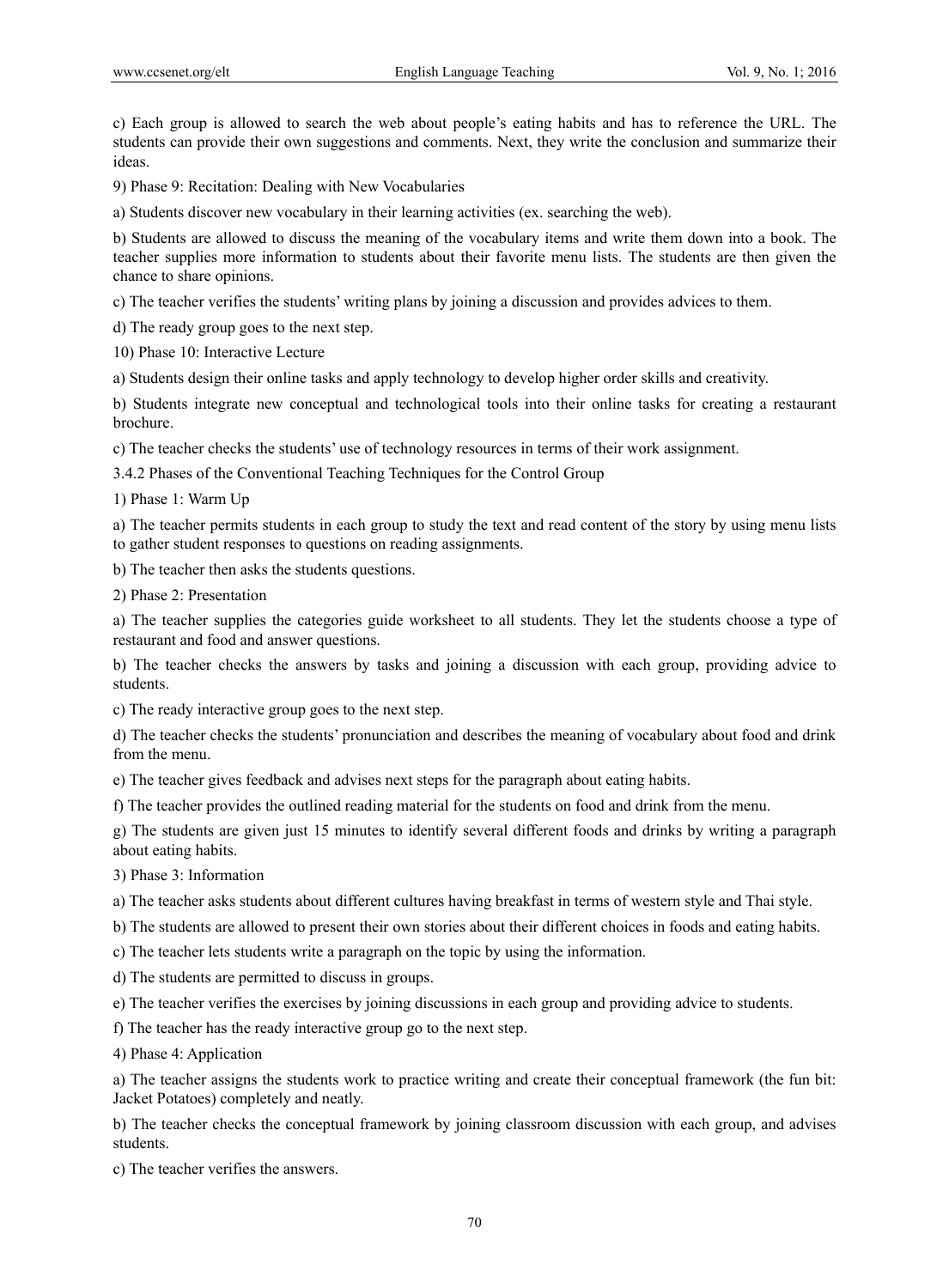#### 5) Phase 5: Process

a) The teacher provides each group with a story to practice making instructions, and may ask the students their experiences by proposing subsequent questions.

b) The students are allowed to perform the activity about "friend's eating habits" and references on the menu lists. The student can provide their own suggestion and comments, write the conclusion and summarize their ideas.

c) The students discover new vocabulary in their learning activities, such as: cereal, porridge, pancakes, omelets, toast, butter, doughnut, yoghurt, croissant, waffles, etc

d) The students are permitted to discuss the meaning of the vocabulary and write the words down into a book.

e) The teacher lets each group create short sentences with present tense verbs and past tense verbs on the board present them.

f) The teacher checks the students' writing plans by joining a discussion and giving advice.

g) The ready groups are allowed to go to the next step.

6) Phase 6: Optional Activities

a) The teacher lets each group complete their writing plan and share their writing text with friends.

b) The students are allowed to present their story in class. The teacher may ask another group questions about the story.

c) The students are allowed to evaluate which story is the most fun and provide a reason.

7) Phase 7: Interactive Lecture: Resources for Materials and Activities in English Language Teaching

a) The teacher requests students make a menu list on paper and decorate their work.

*3.5 Data Analysis*

All hypotheses were tested using a SPSS computer program as follows:

The scores that were compared were the vocational students' reading and writing abilities and attitudes towards English learning taught using JiTT through web technologies and conventional teaching techniques with a *t*-test for dependent and independent samples and *t*-differences. Finally, line graphs were used for summary of the results of the data analyses.

#### **4. Results of the Study**

The results of the study correspond to the two questions as follows:

Research question 1: Are there significant differences in reading and writing between the experimental and control groups after being taught using JiTT web technologies and conventional teaching techniques?

| Variables | Within-Groups Pre-Post Experiment |                |                    |                                                                    |           |  |  |                                         | Between-Groups Pre-Post Experiment |  |  |                                                                     |         |  |  |
|-----------|-----------------------------------|----------------|--------------------|--------------------------------------------------------------------|-----------|--|--|-----------------------------------------|------------------------------------|--|--|---------------------------------------------------------------------|---------|--|--|
|           |                                   |                |                    | $\overline{X}_1$ $S_1$ $t_1$ $X_2$ $S_2$ $t_1$                     |           |  |  | $MD_1$ $S_{MD1}$ $MD_2$ $S_{MD2}$ $t_2$ |                                    |  |  |                                                                     | p-value |  |  |
| Reading   |                                   |                |                    | Pre 8.80 2.11 19.4** 7.80 2.31 14.1** 24.95 3.37 23.05 4.11 1.597* |           |  |  |                                         |                                    |  |  |                                                                     | .119    |  |  |
|           |                                   |                | Post $16.1$ $1.63$ |                                                                    | 15.2 2.43 |  |  |                                         |                                    |  |  |                                                                     |         |  |  |
| Writing   |                                   |                |                    |                                                                    |           |  |  |                                         |                                    |  |  | Pre 11.1 2.70 7.29** 9.65 2.39 5.08** 26.10 4.37 22.40 4.85 2.836** | .007    |  |  |
|           |                                   | Post 14.9 2.24 |                    |                                                                    | 12.7 2.34 |  |  |                                         |                                    |  |  |                                                                     |         |  |  |

Table 2. Summary of the comparison between the experimental and control groups of students' reading and writing abilities - *t*-test for dependent samples and *t*-test for independent samples

\* p –value < .05, \*\* p –value < .01,  $(n=20)$ .

 $\overline{X}_1$  = Average Scores of Experimental Group,  $\overline{X}_2$  = Average Scores of Control Group, S<sub>1</sub> = Standard Deviation of Experimental Group,  $S_2$  = Standard Deviation of Control Group,  $MD_1$  = Average Differences Scores of Experimental Group,  $MD_2$  = Average Differences Scores of Control Group,  $S_{MD1}$  = Standard Deviation of Different Scores in the Experimental Group,  $S_{MD2}$  = Standard Deviation of Different Scores in the Control Group,  $t_1$  = t-test for dependent samples,  $t_2$  = t-test for independent samples,  $* = .05$  Level of Significance,  $** = .01$ Level of Significance.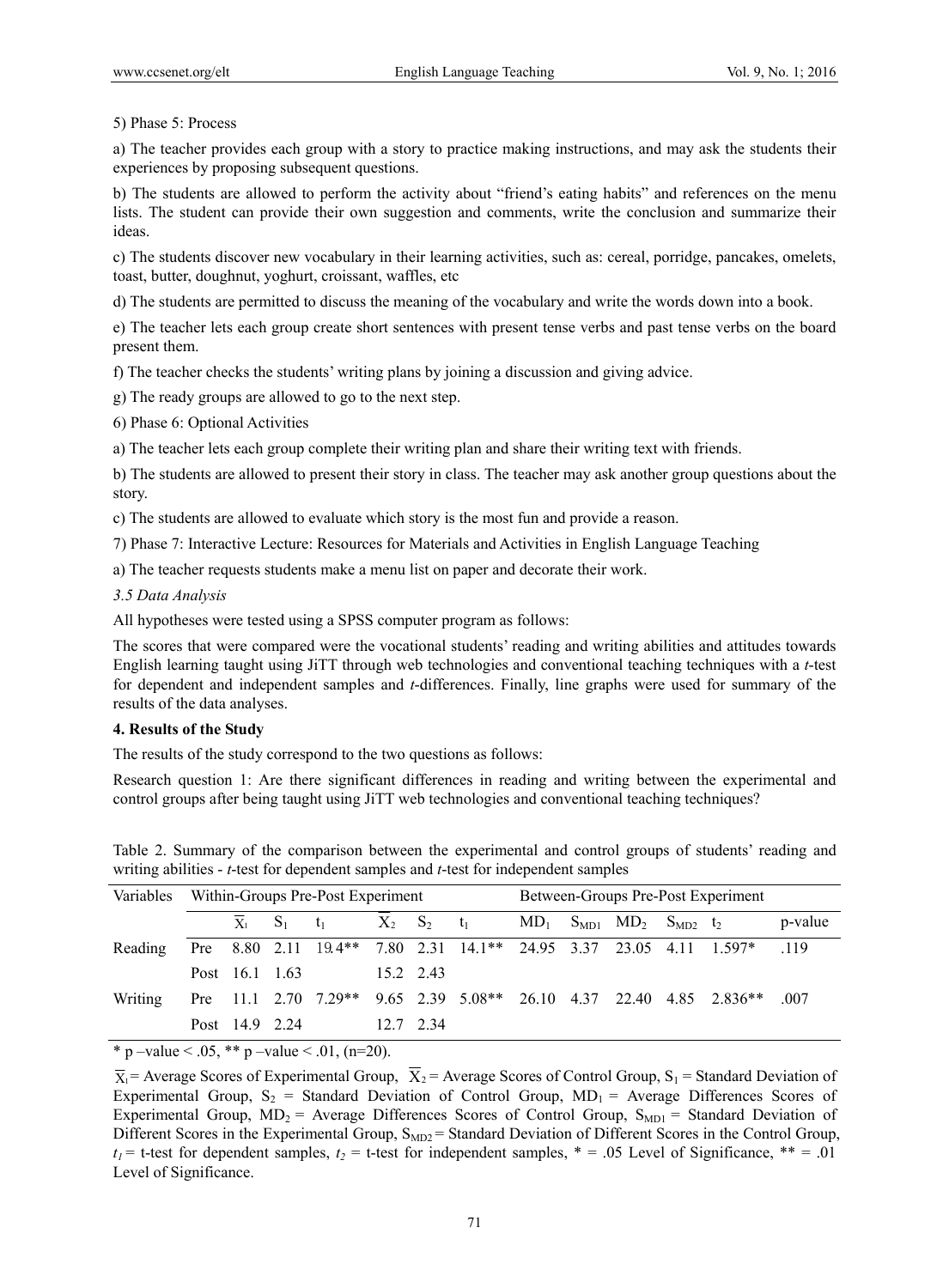The data presented in Table 2 indicates that there was a significant difference in writing ability at the .01 level between the experimental and control groups ( $t_2$  = 2.836<sup>\*</sup>, p-value = .007<sub>)</sub>, but reading ability was significantly different at the .05 level  $(t_2 = 1.597^*$ , p-value = .119). Thus, the comparison of the vocational students pre-test and post-test scores show that vocational students were significantly different with respect to reading and writing abilities at the .01 level in both groups. The experimental group registered significantly higher in reading and writing abilities after being taught through JiTT web technologies at the .01 level  $(t_1 = 19.4**$  in reading, 7.29<sup>\*\*</sup> in writing). The control group scored significantly higher in reading and writing abilities after being taught with conventional teaching techniques at the .01 level  $(t_1 = 14.1**$  in reading, 5.08<sup>\*\*</sup> in writing). In addition, the experimental group registered higher scores than the control group in reading and writing abilities ( $\bar{x}_1$ = 8.80<sub>(Pre-test)</sub>, 16.1<sub>(Post-test)</sub> in reading,  $\overline{X}_1$  = 11.1<sub>(Pre-test)</sub>, 14.9<sub>(Post-test)</sub> in writing),  $(\overline{X}_2$  = 7.80<sub>(Pre-test)</sub>, 15.2<sub>(Post-test)</sub> in reading,  $\overline{X}_2 = 9.65$  (Pre-test), 12.7 (Post-test) in writing).



Figure 2. Graphical comparison of the vocational students' abilities in reading



Figure 3. Graphical comparison of vocational students' abilities in writing

Research question 2: Are there significant differences in attitudes towards English learning between the experimental and control groups after being taught through JiTT web technologies and conventional teaching techniques?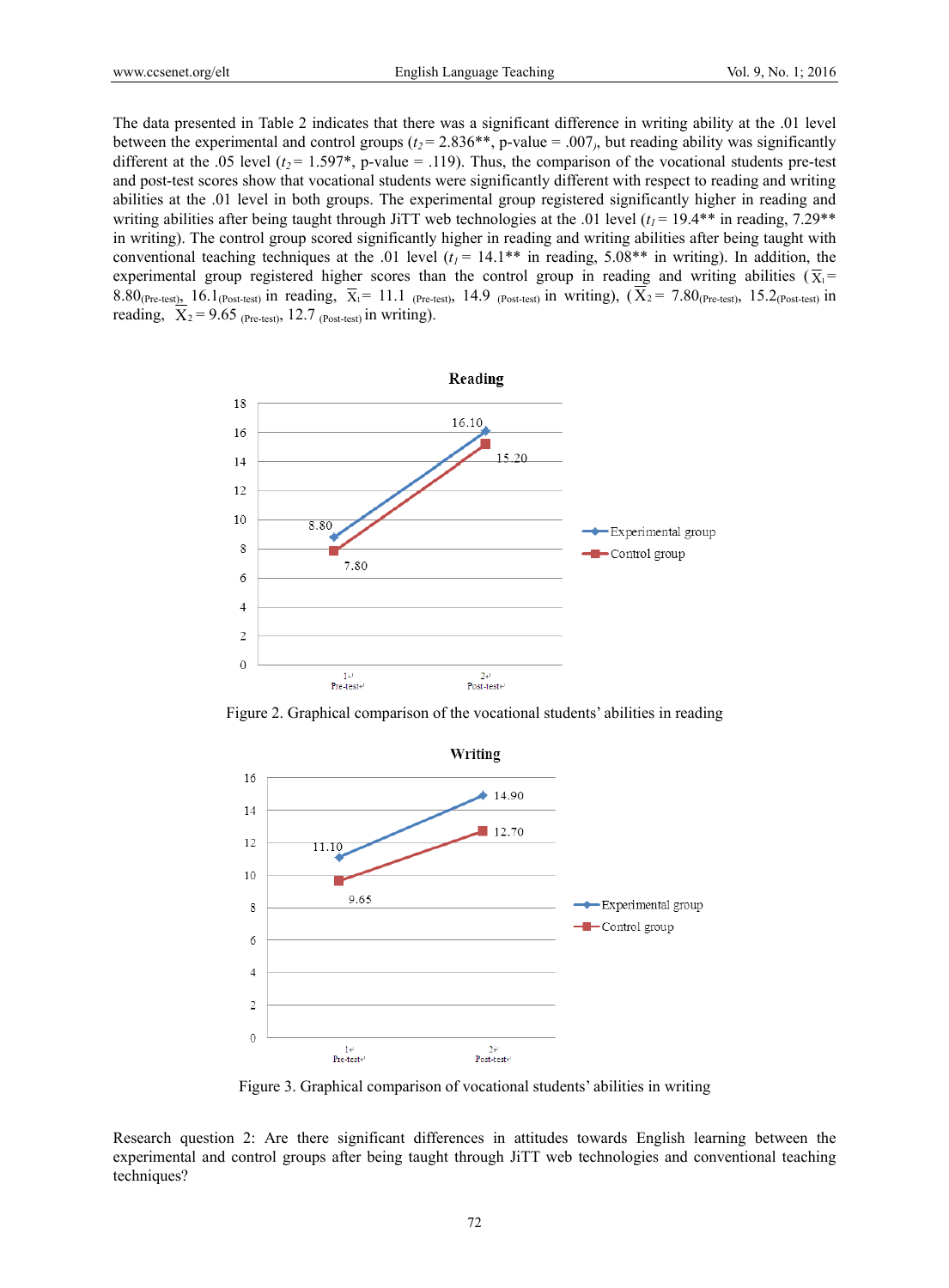| Various              | Within-Groups Pre-Post<br>Experiment |                   |  |                                                                      |                   |  |  | Between-Groups Pre-Post Experiment |                                         |  |  |  |         |
|----------------------|--------------------------------------|-------------------|--|----------------------------------------------------------------------|-------------------|--|--|------------------------------------|-----------------------------------------|--|--|--|---------|
|                      |                                      | $X_1$ $S_1$ $t_1$ |  |                                                                      | $X_2$ $S_2$ $t_1$ |  |  |                                    | $MD_1$ $S_{MD1}$ $MD_2$ $S_{MD2}$ $t_2$ |  |  |  | p-value |
| Attitude in learning |                                      |                   |  | Pre 3.67 .29 2.76** 3.68 .12 2.66** 0.24 -0.09 0.1 -0.02 2.45** .019 |                   |  |  |                                    |                                         |  |  |  |         |
| English              |                                      | Post 3.91 .38     |  |                                                                      | 3.58 .14          |  |  |                                    |                                         |  |  |  |         |

Table 3. Summary of the comparison between the experimental and control group of students' attitudes toward English learning - *t*-test for dependent samples and *t*-test for independent samples

\* \* p –value < .01,  $(n=20)$ 

 $\overline{X}_1$  = Average Scores of Experimental Group,  $\overline{X}_2$  = Average Scores of Control Group, S<sub>1</sub> = Standard Deviation of Experimental Group,  $S_2$  = Standard Deviation of Control Group,  $MD_1$  = Average Differences Scores of Experimental Group,  $MD_2$  = Average Differences Scores of Control Group,  $S_{MD1}$  = Standard Deviation of Different Scores in the Experimental Group,  $S_{MD2}$  = Standard Deviation of Different Scores in the Control Group,  $t_1$  = t-test for dependent samples,  $t_2$  = t-test for independent samples, \* = .05 Level of Significance, \*\* = .01 Level of Significance.

The data presented in Table 3 suggests that there was a significant difference in attitudes towards English learning at the .01 confidence level between the experimental and control groups ( $t_2$  = 2.45<sup>\*\*</sup>, p-value = .019), Thus, the comparison of the vocational students pre-test and post-test demonstrates that the vocational students had significant differences in attitudes towards English learning at the .01 level in both groups. The experimental group scored significantly higher in attitudes toward English learning after being taught through JiTT web technologies at the .01 level  $(t_1 = 2.76**)$ , and the control group registered significantly higher significantly in attitudes toward English learning after being taught with conventional teaching techniques at .01 level  $(t_1 =$  $2.66**$ ).



Figure 4. Graphical comparison of vocational students' attitudes toward English learning

#### **5. Discussion of Findings**

The results of this study reveal that JiTT techniques through web technologies may influence a better development in reading and writing abilities and attitudes toward English learning than conventional techniques. Although the control group students also showed significantly higher scores in reading and writing abilities as well as attitudes toward English learning, the experimental group students were more enthusiastic in learning activities and had more opportunities to learn new vocabulary, idioms, expressions, and text structures. The web technologies provided training that could improve vocational students' knowledge and skills, including promoting their reading abilities, such as interpreting and summarizing and discerning the main ideas of a story.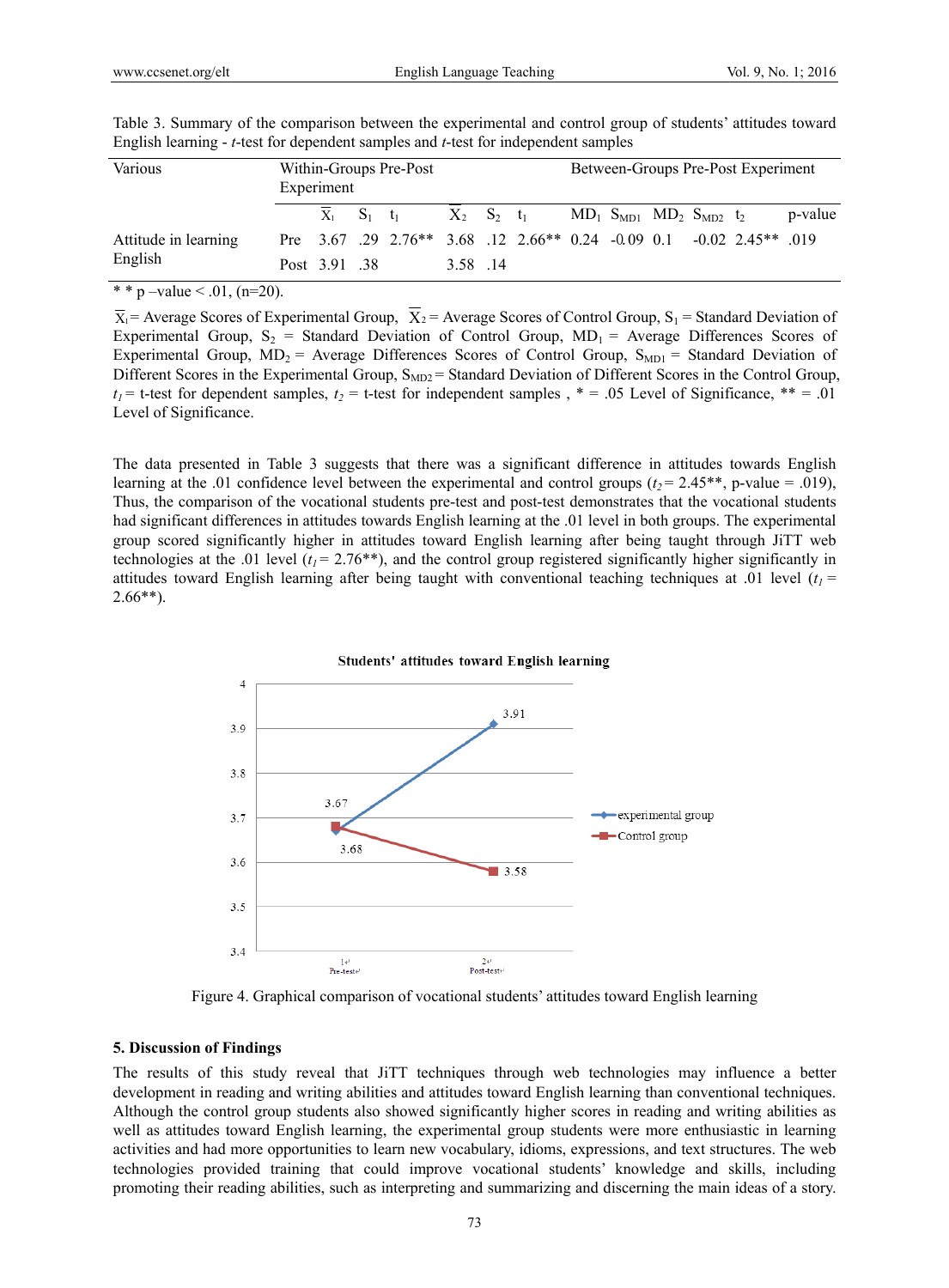They also gained real experience in writing effectively through active learning based on meaningful input. They could study various texts from daily life along with different texts with varying objectives. JiTT through web technologies enables students to figure out effective ways to use computers and the internet in an introductory English course that promotes active learning and exposure to world wide web resources that they are able to employ to seek any knowledge they may be interested in.

In addition, the learning process with JiTT through web technologies focuses on student experience, providing more opportunities to take risks when using language by themselves and among friends under the teacher's supervision and guidance. The study of Baird (2007) (Laurel & Stephanie, 2014) supports the results of this study such that JiTT through web technologies helped students studying English to identify areas of difficulty and to communicate their needs early on and clearly; it also promoted inquiry, self-confidence, and engaging in unique language learning experiences. It not only facilitates the learning of material in advanced foreign language courses, but it can also help create more opportunities for oral and written language production (Baird, 2006, pp. 514-522; Laurel & Stephanie, 2014, pp. 63-64). All of these studies have concluded that JiTT through web technologies may have a place at the beginner or intermediate level of language instruction, and encourages vocational teachers to devise lesson plans that incorporate JiTT through web technologies pedagogy as appropriate.

Moreover, the results of the study have shown that JiTT through web technologies supports writing abilities through comparing abilities in writing, how students learned to manage time and how they figured situations out with other students, solved problems, and linked out-of-class and in-class activities. However, reading is a complex process that involves a student's capacity to acquire meaning from the activities. Students should have ample time to develop their own reading processes. JiTT through web technologies is interesting in regards to the statistical results – the interaction among three variables when learning English. The students appeared to exert a direct and dynamic influence on each other's behaviors. The students may become excellent readers and writers, and then choose to read and write English in their own way, at which point they can better make use of their time to conduct their assigned activities in the classroom. JiTT through web technologies can also facilitate students downloading free educational resources and participate in collaborative learning communities outside the classroom.

## **6. Conclusion and Recommendations**

Regarding these research results, JiTT through web technologies is an effective enough means for use in teaching vocational students. The JiTT through web technologies process allows students to interact, experience, and compose materials in a variety of ways. Students are engaged in learning with JiTT through web technologies because they can enjoy experiential learning through web technology. They may formulate new ideas, evaluate them, recognize problems, raise questions, and learn new vocabularies. They can also consider the purpose of writing their texts. Students with positive attitudes toward this method are more likely to learn than students who only experience conventional teaching techniques.

Although the results of this study are broadly positive, there should be a way to figure out how to emphasize helping students learn in other subject areas. Materials should be designed especially to assist students in learning English for understanding and to practice other language activities. As a teacher teaching a foreign language, he or she should willingly explore teaching materials, audio-visual aids, and equipment to develop students to independently search and study more according to their interests and attitudes. Although this study was conducted to improve reading and writing skills, it could be extended to support other language skills. The JiTT through web technologies can be a useful tool to connect students with educational resources and facilitate participation in collaborative learning with communities outside the classroom via web technology.

## **Acknowledgements**

The author gratefully acknowledges the advisor, Associate Professor Dr. Saowalak Rattanavich, for her advice, guidance and support given in conducting this research. Sincere thanks also go to Mr Piyapong Promnont for his assistance and encouragement.

## **References**

Aebersol, J., & Field, M. L. (1997). *From Reader to Reading Teacher.* Cambridge University Press.

- Aebersold, J., & Field, M. L. (2002). *From reader to reading teacher: Issues and strategies for second language classrooms*. Cambridge: Cambridge University Press.
- Aegpongpaow, O. (2008). *A qualitative investigation of metacognitive strategies in Thai students' English academic reading.* Unpublished Master's thesis, Srinakharinwirot University, Bangkok, Thailand.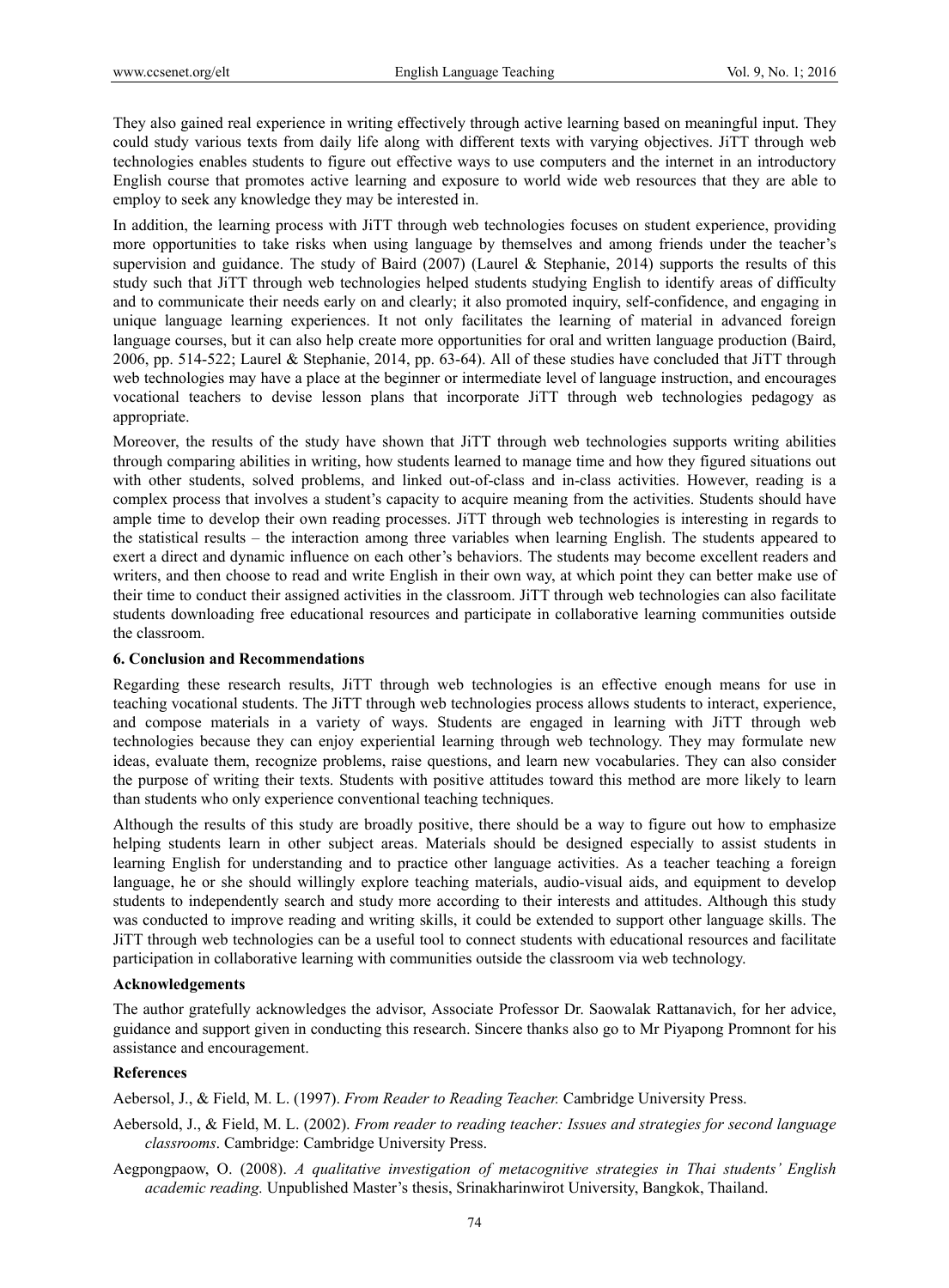- Baird, P. (2007). *Just- in-time teaching: Communicating and learning.* In K Bradford-Watts (Ed.), JALT 2006 Conference Proceedings. Tokyo: JALT.
- Burton, T. L., (1997). Visual literacy and Just-In-Time-Training: Enabling Learners through Technology.
- Deerajviset, P. (2015). The ASEAN Community 2015 and English Language Teaching in Thailand. *The Journal of Humanities and Social Studies*, 39-75.
- Hamel, C. et al. (2012). Just-in-time online professional development activities for innovation in small rural schools. *The Canadian Journal of Learning and Technology, 38*(3).
- Higdon, J. & Topaz, C. (2009). Blogs and Wikis as Instructional Tools: A Social Software Adaptation of Just in-Time Teaching. *The Journal of College Teaching, 57*(2), 105-110. http://dx.doi.org/10.3200/CTCH.57.2.105-110
- Laurel, A., & Stephanie, K. (2014). Just-in-Time Teaching: A Tool for Enhancing Student Engagement in Advanced Foreign Language Learning. *The Journal of Effective Teaching, 14*(2), 49-68.
- Ministry of Education. (2014). *Resolution Learning and Teaching English Policies on January, 14, 2014*.
- National Testing Bureau, Ministry of Education. (2014). *The report of national test for Vocational National Education Test(V-NET) 2014 Academic year.* Retrieved April 4, 2015, from http://www.niets.or.th
- Noom-Ura, S. (2013). English-Teaching Problems in Thailand and Thai Teachers' Professional Development Needs. *The Journal of English Language Teaching, 6*(11), 139-147. http://dx.doi.org/10.5539/elt.v6n11p139.
- Novak, G. M., Gavrin, A., & Wolfgang, C. (1999). *Just-in-Time Teaching*. Upper Saddle River, NJ: Prentice Hall.
- Novak, G. M., Gavrin, A., & Wolfgang, C. (1999). *Just-in-time teaching: Blending active learning with Web technology.* Upper Saddle River, NJ: Prentice Hall.
- Office of the Education Council, Ministry of Education of Thailand. (2008). *Education in Thailand 2008.* OEC Publication, Bangkok.
- Promnont, P., & Rattanavich, S. (2015, May). Concentrated Language Encounter Instruction Model 3 in Reading and Creative Writing Abilities. *The Journal of English Teaching Language, 8*(5), 1-10. http://dx.doi.org/10.5539/elt.v8n5p.
- Rattanavich, S. (1987). *The effects of using top level structure instructional modules and traditional teaching method in teaching English reading to Thai students*. A Project Report for SEAMEO RELC Fellowship Grant, SEAMEO Regional Language Centre, Singapore.
- Rattanavich, S. (2013b, September). Comparison of Effects of Teaching English to Thai Undergraduate Teacher-Students through Cross-Curricular Thematic Instruction Program Based on Multiple Intelligence Theory and Conventional Instruction. *English Language Teaching, 6*(9), 1-18. http://dx.doi.org/10.5539/elt.v6n9p1
- Rumelhart, D. E. (1977). *Toward an interactive model of reading.* In S. Dornic (Ed.), *Attention and Performance IV*. New York, NY: Academic Press.
- Schwarz, N., & Bohner, G. (2001). The Construction of Attitudes. Manuscript of a chapter. In A. Tesser, & N. Schwarz (Eds.), *Intrapersonal Processes (Blackwell Handbook of Social Psychology)* (pp. 436-457). Oxford, UK: Blackwell.
- The Ministry of Education. (2008). *The Basic Education Core Curriculum 2008*. Retrieved November 22, 2015, from http://www.act.ac.th/document/1741.pdf
- The National Testing Bureau, Ministry of Education. (2013). *The report of the national test for basic education level (V-NET) 2013 academic year*. Retrieved December 5, 2013, from http://www.niets.or.th